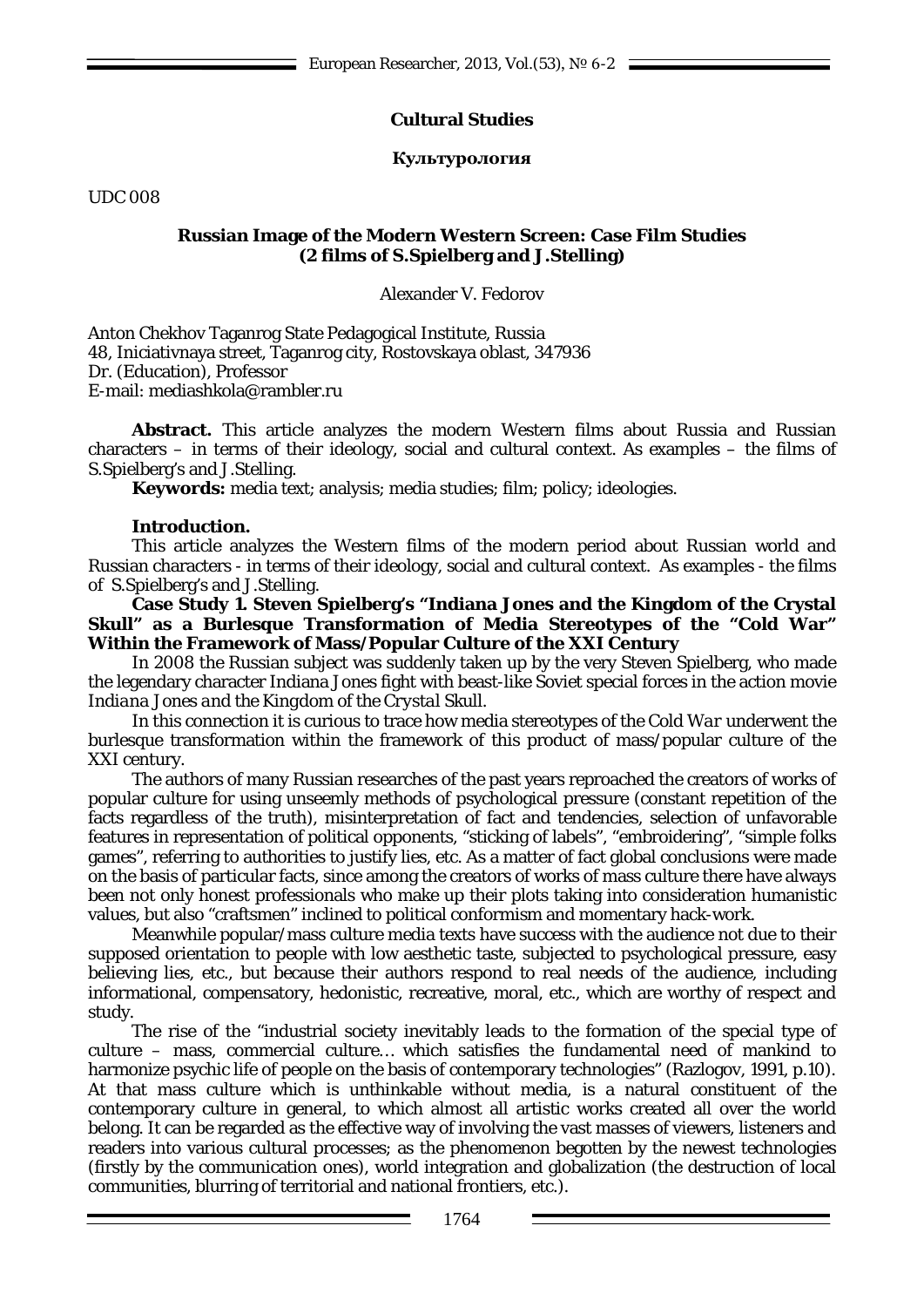In my opinion such definition of mass/popular culture logically fits in the context of functioning of media – the systematic spreading of information (by way of the press, television, radio, cinema, sound/video recording, the Internet) among "vast and dispersed auditory with the purpose of strengthening of spiritual values and having ideological, economical or organizational influence on people's evaluations, opinions and behavior (Philosophical encyclopedia, 1983, p.348).

V.Y.Propp (Propp, 1976), N.M.Zorkaya (Zorkaya, 1981), M.I.Turovskaya (Turovskaya, 1979), O.F.Nechay (Nechay, 1993) and M.V.Yampolskiy (Yampolsky, 1987) brought out clearly that for the total success of works of mass culture it is necessary that their creators take into consideration the folklore type of aesthetical perception, so "the archetypes of fairy tale and legend and the corresponding archetypes of folklore perception when meeting each other produce the effect of integral success of mass favorites" (Zorkaya, 1981, p.116).

Indeed the success with the audience is closely connected with the mythological layer of a production. "Strong" genres - thriller, fiction, Western - always rest upon "strong" myths (Yampolskiy, 1987, p.41). Interrelation of unusual, but "real" events is one of the basic archetypes (resting upon the deep psychological structures, which exert influence upon consciousness and subconsciousness) of fairy tale, legend, - is very important for the popularity of many media texts.

In my opinion, O.F.Nechay quite correctly pointed out the important peculiarity of mass (popular) culture – the adaptation of folklore in the forms of society. I.e. in author's "text" the ideal shows through reality (in the center of the plot is the character-personality), and in social and critical "text" the main character is taken from everyday life (simple person), however the mass culture proposes ideal norms in real environment (in the center of the plot is the epic hero) (Nechay, 1993, pp.11-13).

Serial mass culture has great influence upon the audience. Here the "backbone properties of serials come into action: 1) long-term narration, 2) discontinuity of the narration, 3) special plot organization of the series which require certain identity of their structure and repetition of separate parts, 4) the presence of fabulous characters, permanent heroes (or the group of heroes)" (Zorkaya, 1981, p.59). Besides the creators of media texts of mass culture take into consideration the "emotional tone" of perception. Sameness, monotony of plot situations often leads the audience to stop the contact with the media text.

That's why in the works of such professionals as Steven Spielberg the change of episodes which cause "shocking" and "soothing" reactions takes place, however with constant happy ending which causes positive "relaxation". In other words, among popular media texts there are many of those which can be easily divided into parts (often interchangeable). Chiefly it is necessary that these parts were connected by well thought-out mechanism of "emotional drops" – the alternation of positive and negative emotions felt by the audience.

Many bestsellers and blockbusters are built up according to the similar "formula of success" including folklore, mythological basis, compensation of these or those feelings lacking in the lives of the audience, happy ending, the use of spectacular scenes. Their action is usually built up on the quite fast change of short (in order not to bore the audience) episodes. Let's add the sensational informativeness as well: the events take place in various exotic places, in the center of the plot is the world of Evil, and the main hero, almost fabulous character, stands against it. He is handsome, strong and charming. He comes out of all the supernatural situations safe and sound (a great occasion for identification and compensation). Besides many episodes touch upon human emotions and instincts (for example, the sense of fear). The serial character of the film is present, it presupposes sequels.

With more or less technical splendor of a media text of mass success like action movie we can single out the additional components of success: fights, skirmish, chases, beautiful women, disturbing music, the feelings of the characters which are bursting forth, minimized dialogues, maximized physical actions and other "dynamic" attributer which are rightly described by R.Corliss (Corliss, 1990, p.8). Indeed, a contemporary media text (film/television/clip, internet, computer game) sets up higher claims for eyesight because we must watch every inch of the frame waiting for flash-like stunts and special effects. Together with their high-speed technical inventiveness, surface polish and sound cynicism, "dyna-films" are the ideal kind of art for the generation brought up by MTV, blinded by the light flashes of videoclips, accustomed to films with bloody scenes (Corliss, 1990, p.8).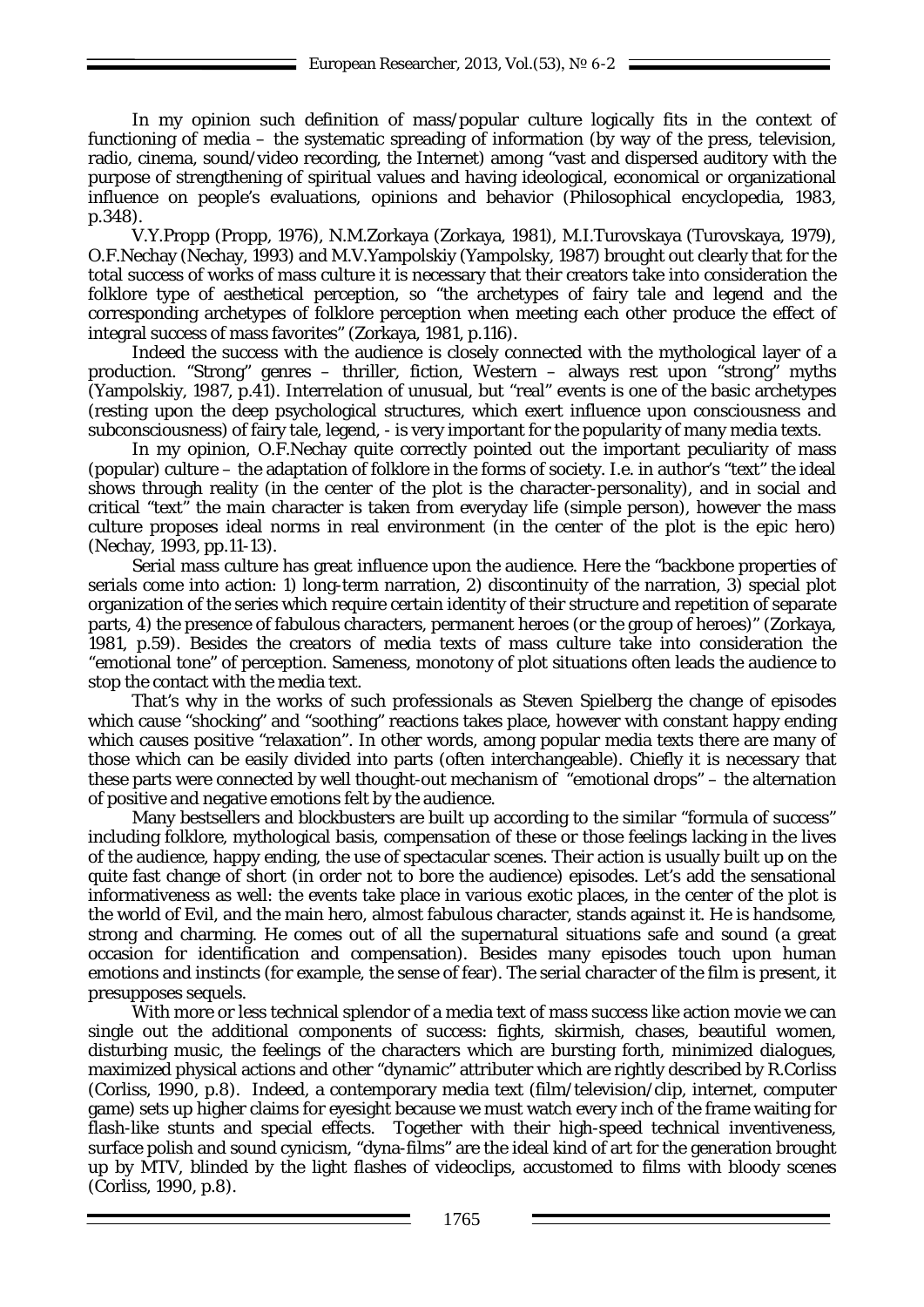At that it's worth mentioning that in many cases the creators of "mass" media texts wittingly simplify, trivialize the life material which they touch upon, evidently trying to attract that part of the young audience which enthusiastically plays computer games based on these or those actions of virtual violence. There's no doubt that there's logic in this, and N.A. Berdyaev justly wrote that "culture in the noble sense of this word is difficult for the masses which are not accustomed to the cultural goods and values, for them technical equipment is relatively easier" (Berdyaev, 1990, p. 229).

At the same time all this is only a part of success of a mass culture media text, because its popularity depends on the hypnotic influence on perception. Instead of the primitive adapting to the tastes of "the broad masses", the "secret subconscious interest of the crowd" on the level of "irrational feat and intuitive irradiation" is divined (Bogomolov, 1989, p. 11).

Similar plots having fallen into a common "craftsman's" hands or, for instance, into Steven Spielberg's, gather different scales of audience. Masters of popular media culture have perfectly mastered the art of creation of multi-level works, calculated on people of different ages, intelligences and tastes. Thus appear certain half-stylizations and half-parodies alternately with "half-seriousness", with countless allusions to the films of the past years, direct quotations, references to folklore and mythology, and so on, and so forth.

For example for some viewers the *media text* of Spielberg's series about Indiana Jones will be equivalent to viewing the classic *The Thief of Bagdad.* For others which are more experienced in media culture it will be a fascinating and ironical journey into the realm of folklore and fairy-tale archetypes, cinematic associations, delicate parodies. Moreover one of the special features of the contemporary social situation besides standardization and unification is that popular media culture adapts the peculiar methods which are characteristic of "author's" works. This is another example of pluralism of popular media culture calculated on satisfaction of different demands of the audience.

The therapeutic effect, the phenomenon of compensation is also necessary for the mass success of a media text. It is natural that a person compensates the feelings and emotional experience missing in his real life. S.Freud wrote that culture must mobilize all its forces to restrict the original aggressive desires of man and inhibit their manifestations by means of creation of the necessary psychological reactions (Freud, 1990, p.29).

Thus the success of media texts of popular culture is influenced by many factors: the basis on folklore and mythological sources, constancy of metaphors, orientation toward the consecutive realization of the steadiest plot schemes, the synthesis of natural and supernatural, the address to emotions through identification (the imaginary transformation into the characters, fusion with the atmosphere of the work), "magical power" of the characters, standardization (replication, unification, adaptation) of the ideas, situations, characters, etc., serial and mosaic character of the work, compensation (the illusion of realization of cherished might-have-been dreams), happy ending, the use of such rhythmical organization of audiovisual media texts when not only the contents but also the order of frames influences the emotions of the audience; intuitive guessing of subconscious interests of the audience, etc..

In his action movie *Indiana Jones and the Kingdom of the Crystal Skull* (2008) S. Spielberg collected a bouquet of virtually all usual Western stereotypes with respect to Russia and the Russians. Indeed, the beast-like Soviet soldiers in full combat gear and with corresponding combat equipment who somehow managed to get to the USA look mockingly grotesque on the screen. Wikipedia rightly points out the burlesque "errors": the commander of the Soviet landing troops Irina Spalko is acting by order of Stalin, though by the time the actions in the film take place (1957) he has already been dead for four years; the Soviet soldiers dressed in American military uniform, are armed with Chinese submachine guns; the Soviet soldiers are openly walking the American deserts and jungles in Soviet uniform, they drink vodka and dance "kalinka-malinka" to the accompaniment of balalaika.

Anyhow S. Spielberg turned *Indiana Jones and the Kingdom of the Crystal Skull* into a digest of stereotyped perception of the image of Russia and the Russians by the Western world of cinema…

**Case Study 2. Ideological and Structural Analysis of the Interpretation of the Image of Russia on the Western Screen in the Post-Soviet Period (1992-2010) (by the example of the film "Duska" by J. Stelling)**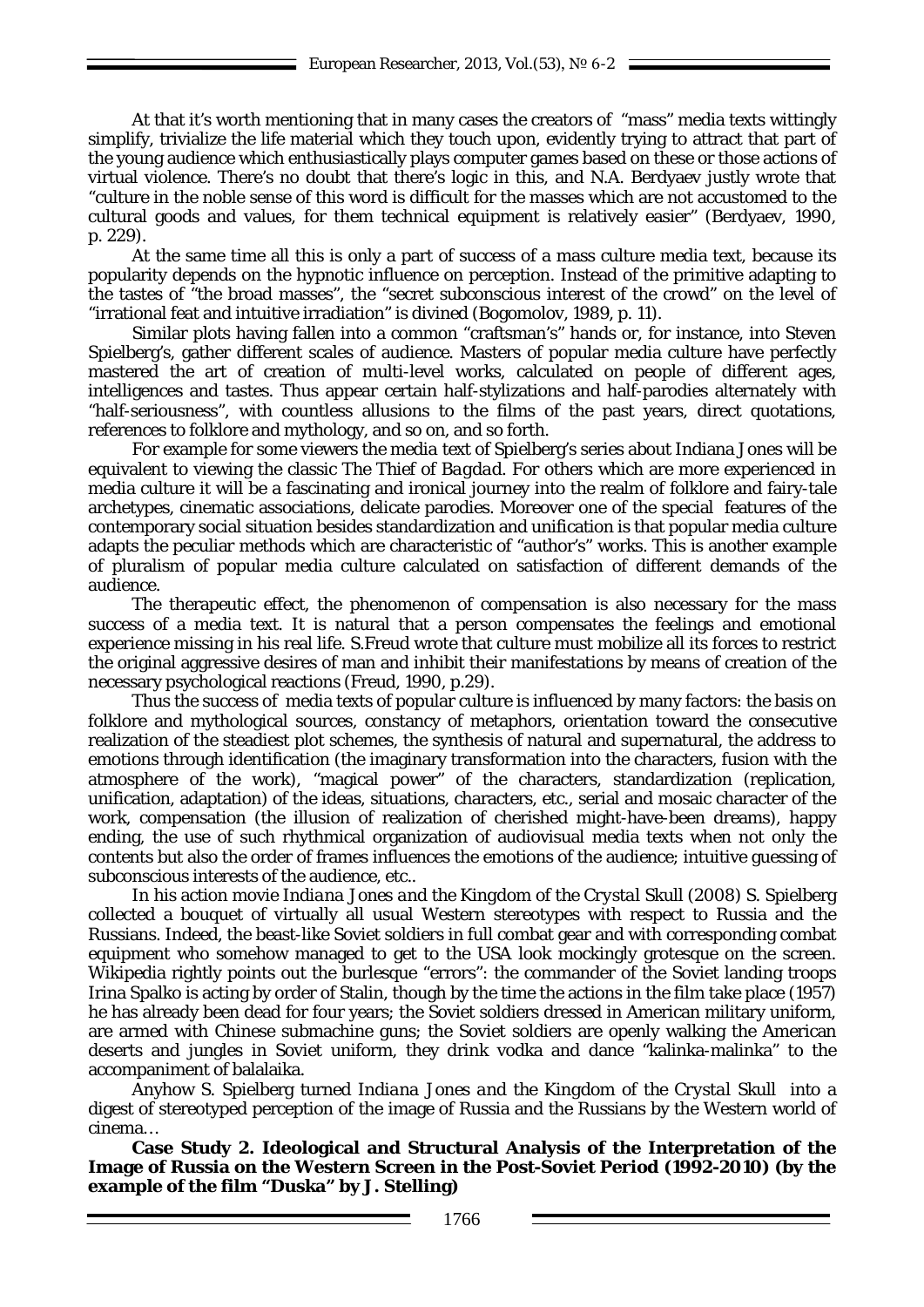As a case in point let's turn to the analysis of the ironical drama *Duska* (2007) by the famous Dutch director J. Stelling. We shall try to reveal not only social and historical context of the time of the creation of this media text, but also its structure, the plot, representativeness, ethics, the peculiarities of genre modification, iconography, and the characters of the personages.

Following the methods developed by  $\overline{U}$ . Eco, let's single out the three "rows" or "systems", which are important in a work: author's ideology; the market conditions which determined the idea, the process of writing and success of the book (or at least which contributed to all three of them); the methods of the narration (Eco, 2005, p.209). As we have already mentioned these methods sort quite well with C. Bazalgette's methods of the analysis of media texts (Bazalgette, 1995) – with the resting upon such key words of media education as "media agencies", "media/media text categories", "media technologies", "media languages", "media representations" and "media audiences", since all these concepts are directly related to ideological, market, structural and contents aspects of the analysis of media texts.

#### **Ideology of the authors in social and cultural context (dominating concepts: "media agencies", "media representations", "media audiences")**

In the Western image of Russia "the two poles represented by the two archetypes/myths existed for centuries: Russia as an external threat (a barbarian at the gate) and Russia as an object of education (a pupil)" (Moseyko, 2009, p.25).

The authors of *Duska* conceived and created the film in the post-Soviet period, when the active political confrontation of the West and the USSR was firstly changed into a sympathetic and patronizing attitude. Russia was considered to be a pupil who unfortunately is unable to reach the American and the European standards of living (the first half of the 1990s), but later (in the 2000s) the attitude towards Russia was changed back into the counteraction to the "barbarian at the gate".

In my opinion, in *Duska* J. Stelling attempted to combine both the Western ideological approaches to Russia ("pupil" and "barbarian at the gate"), however there's an opinion that the setting of the film is suitable for the economical, social and cultural conditions on Russia in the beginning of the 1990s rather than of the middle of the 2000s. Say "well, we are ready to sneer at ourselves with a weary smile, nodding in repentance: we can't find common language with Europe, that's why the film is practically silent. But the parody is 15 years late or so" (Lyubarskaya, 2007).

However the director J. Stelling in spite of the obvious ironical mockery with respect to the Russian/Slavic life doesn't aim at making a trivial comedy. Speaking of its genre, *Duska* is rather a synthesis of drama, bitter comedy and ironical parable.

J. Stelling once told in his interview: "Doesn't it come to your head that Duska and Bob are one and the same person, rationality and soul, the head and the heart? And as many people's heads and hearts disagree, Duska and Bob always quarrel… As for me the main theme of the film goes beyond the conflict of the West and the East. I tried to make something more existential. It's just a story of a man who has his creation and his muse. But then he meets a bum. This creature is the archetype of death, inactivity, emptiness, but at the same time he's a very nice and charming creature. And for me namely the choice between love, creativity and inactive death was the main issue in this film. All the other layers are superficial" (Stelling, 2007).

As a result though J. Stelling "took a fancy to Russia he is still a Western man who clearly sees the impassable gap between our Eurasian world and the purebred Europe. The Dutch director represents our people with sympathy but still the film is if not a caricature, than a friendly jest. And how else, if all the noble impulses are driven to grotesque which is interesting to observe from the side but with which it is impossible to get along for a long time, especially forever" (Tsyrkun, 2008).

**The market conditions which contributed to the conception, the process of creation and to success of the media text (dominating concepts: "media agencies", "media/media text categories", "media technologies", "media audiences")**

The Western directors of the 2000s frequently turned to the Russian themes. During the period of 2000-2009 more than 160 fiction films about Russia/the USSR or with Russian/Soviet characters were shot.

Certainly *Duska* as well as all the other films by J. Stelling is a typical Art House film, which never aspired to be successful with the audience. Nevertheless the low budget works by J. Stelling practically always pay off due to export, "alternative distribution", selling for television broadcast, DVD production. However in this particular case the dominance of the Russian theme and the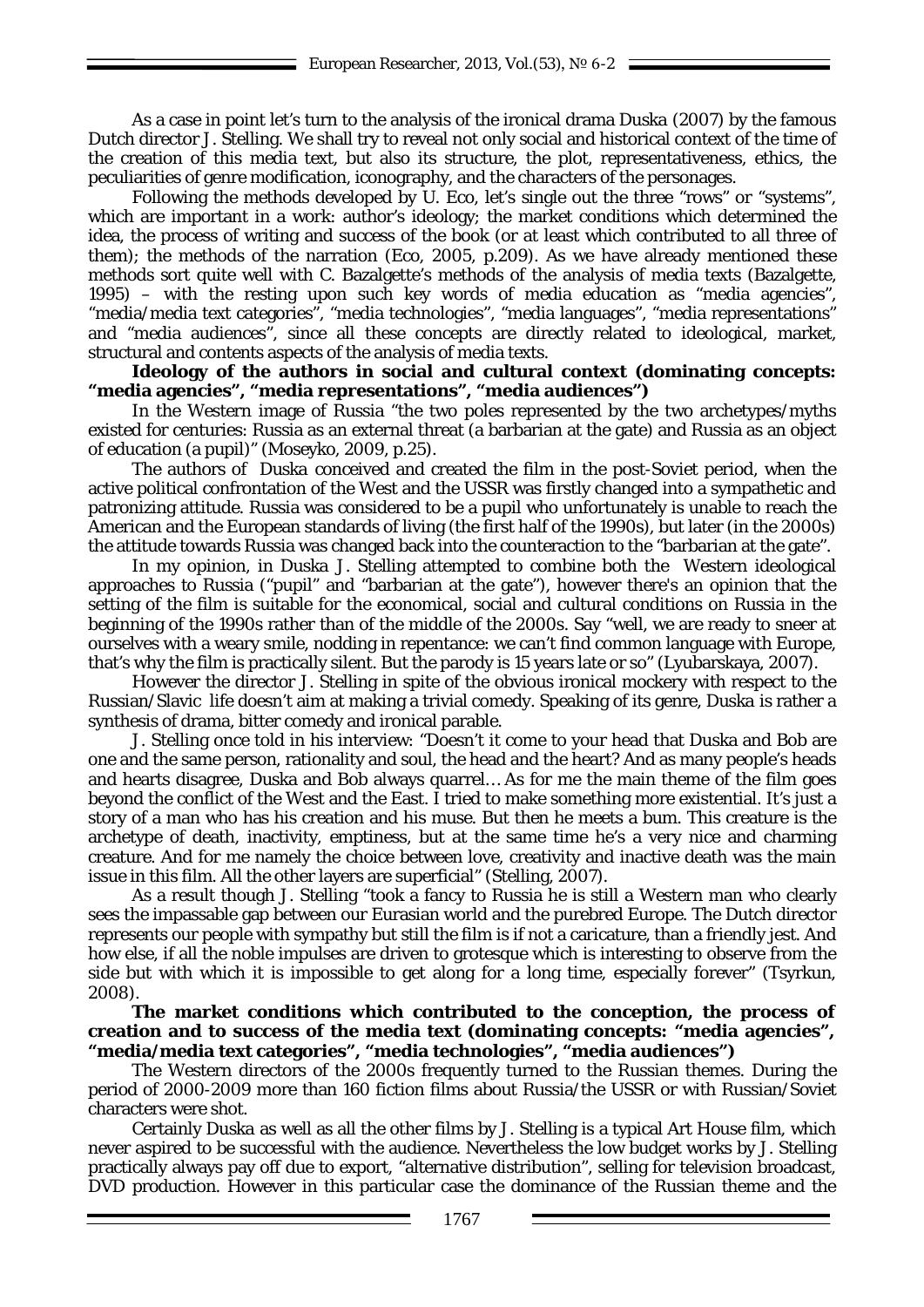Russian character apparently didn't inspire the European producers. Maybe that's why the director had been searching money for his film (2 million euros) for five years…

The scenario of the film was also based on the director's own impressions after visiting post-Soviet Russia (in particular – the film festival "Kinotavr" in Sochi). As a result these impressions though in a grotesque form were realized in the plot of the film.

**The structure and methods of narration in the media text (dominating concepts: "media/media text categories", "media technologies", "media languages", "media representations")**

On the whole the film *Duska* is built up on simple dichotonomies: 1) the unceremonious, though somewhat charming, Russian/Slavic "barbarian" who is unwilling and unable to be a "pupil", and the representative of the Western intellectual world; 2) inactivity/emptiness and creativity; 3) aspiration for independence and conformism; 4) the plan and the result.

The structure, the plot, the representativeness, the ethics, the peculiarities of genre modification, iconography, and the characters can be represented as follows:

*Historical period, scene: Russia/Ukraine, early 1990s (mostly in retro episodes), the contemporary Holland.* 

*Setting, household objects: the interiors of the flat, the streets, the movie theatre, the bus.* 

*Representation of reality: ambivalent with respect to practically all the characters, in which good harmonizes with evil, at the same time "Duska" is constructed on banalities of different levels, from the simplest which are connected with the ideas of the Russians and their mentality, to the intellectual clichés" (Tsyrkun, 2008).*

*Characters, their values, clothing, constitution, lexicon, mime, gestures: the charming Russian/Slavic hanger-on who suddenly arrives in Holland. "The very first appearance of the main character (Sergey Makovetsky) is polysemantic: he goes upstairs to European Bob's place wearing a shabby ushanka and a joyful smile, which symbolizes not only the famous "heartfulness", but also the notorious "subconsciousness of the West" (Tsyrkun, 2008).* 

*The vocabulary of the characters is simple; to put it more precisely it is reduced to a minimum. Most of the time the characters keep silent as they don't speak the languages of each other. But at the same time their dialogue is rich with the expressive mimics and gestures.* 

*Significant change in the characters' life: the year of 200… . The measured life of a Dutch script writer named Bob is shattered by the unexpected visit of uninvited, but persistent Russian guest, who came to settle in the flat of his casual European acquaintance...*

*Incipient problem: social, cultural and language barriers prevent the Russian and the European to find common language.*

*Search for solutions to the problem: the European is trying to get rid of the "barbarian"…* 

*Problem solution: having left his home, the European sets off for Russia (or rather for some Slavic country) right after the exiled "barbarian"…*

**A. Silverblatt (Silverblatt, 2001, pp.80-81) worked out a line of questions for critical analysis of media texts in historical, cultural and structural contexts. Let us try and apply his method to the analysis of** *Duska:*

# *A. Historical context*

*1. What does the media text tell us about the period of its creation?*

*a) when did the premiere of this media text took place?* 

The premiere of the film took place in 2007 in Europe and in Russia.

*b) how did the events of those days influenced the media text?* 

No concrete political events had direct influence on the process of the creation of *Duska;* rather the stereotyped Western ideas about the "mysterious Slavic soul" were transformed in the film in a parable-like form.

*c) how does the media text comment on the events of the day?*

I agree that "no matter how J. Stelling denied it… the film has a certain political implication. Certainly, the artist is sorting out his relationships only with himself. However he isn't living in vacuum. And if Stelling was suddenly attracted from the mysteries of Dutch soul ("The Flying Dutchman", "The Illusionist", "The Pointsman") to the mysteries of Russian "duska", then the spirit of the time is like that. " (Lyubarskaya, 2007).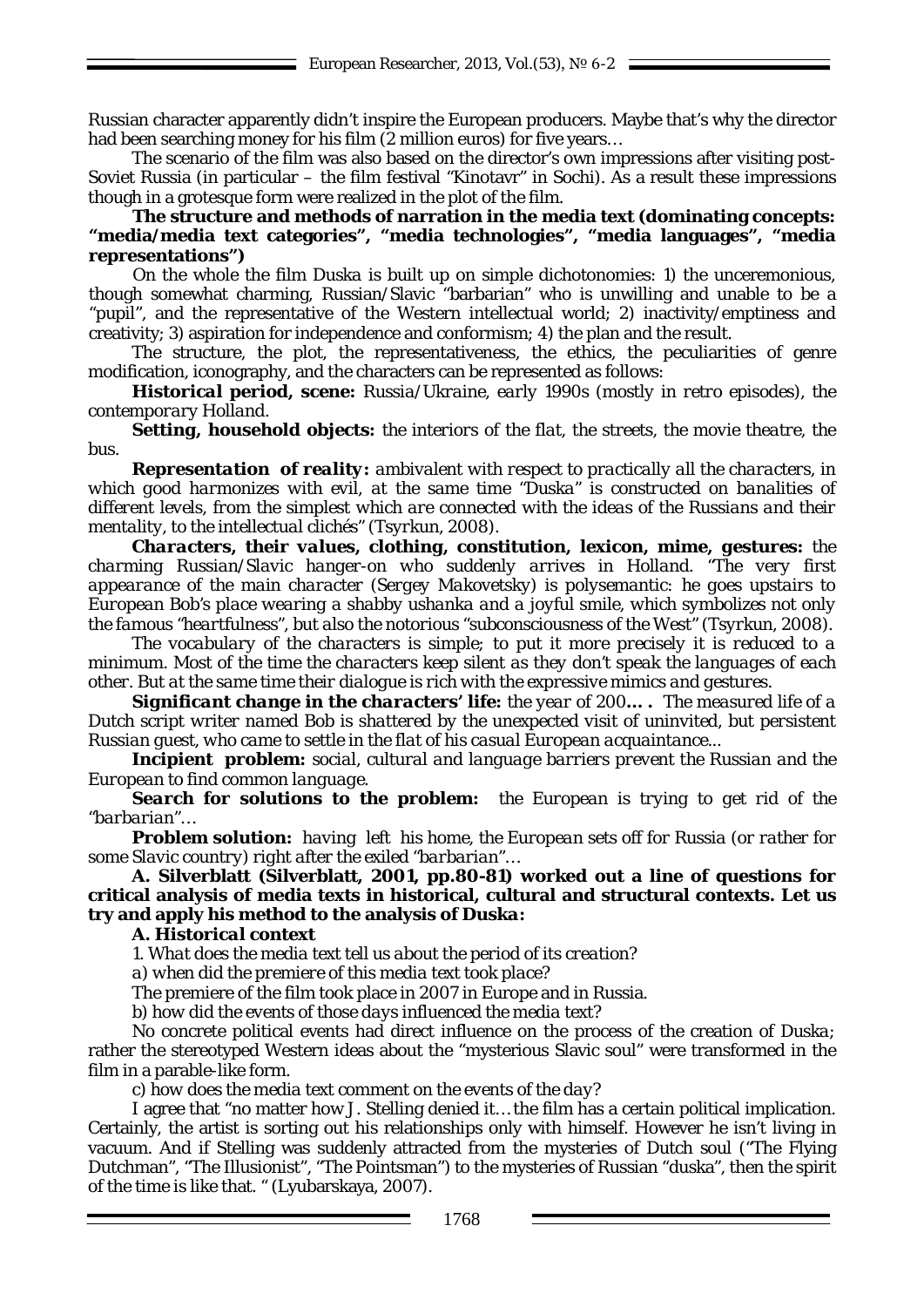*2. Does the knowledge of historical events help to understand the media text?*

*a) media texts created during a certain historical period:*

*- what events took place at the time of the creation of the given work?*

The scenario of the film was planned and written in 2002-2006, in 2004 the Westernized "orange opposition" won in the Ukraine which led to the first Russian-Ukrainian "gas crisis" in 2006. In the same year the vice-president of the USA of that time R. Chaney accused Russia of using its natural resources as means of pressure in foreign policy, and of violation of human rights. In this period Russia was criticizing policies of the USA and the European Union as well (for example, concerning the Kosovo problem).

- *how does the understanding of these events enrich our comprehension of the media text?*

It is reasonable that the understanding of historical and political context helps to understand the peculiarities of the plot of the film as well as its conception. Although even if a person isn't familiar with the historical and political context of the first half of the 2000s, he can gain an understanding of the plot of *Duska* with no difficulties, because it is built up on the traditional Western stereotypes of the perception of the image of the Russians (ridiculous appearance, poverty, gluttony, obtrusiveness, unceremoniousness, total absence of knowledge of foreign languages, etc.).

*- what are the real historical references?*

This film contains no real historical references.

*- are there any historical references in the media text?*

The film is not based on real facts, the historical references are indirect, the ironic grotesque in the interpretation of the events is clearly felt, however the above mentioned tendencies of making play with Western stereotypes of the "image of Russia" are quite transparent.

*- how does the understanding of these historical references affect your understanding of the media text?*

There is no doubt that the understanding of the historical references (though veiled and grotesque) contributes to the understanding of any media text, including *Duska.*

## *B. Cultural context*

#### *1. Media and popular culture: how does the media text reflect, strengthen suggest or form cultural: a) relationships; b) values; c) behavior; d) concern; e) myths.*

Reflecting (though in an ironical way) the stereotypes of the attitude of the West toward Russia, the film by J. Stelling created the image of politically incorrect, absurd, barbaric, poor, uneducated and obtrusive Russia, which is knocking at the "Western gates" – the country in cold climate (which symbolizes Duska's ushanka), with poor population and bad morals and manners…

*2. World view: what world is represented in the media text?*

*a) What is the culture of this world?*

As a whole (though philosophically and ironically, I repeat myself) in *Duska* the image of Russia is that of the "enemy at the gate".

*- people?*

People in this world are divided into an interconnected pair: the Russian "enemy at the gate" who is "infinitely meek and monstrously obtrusive at the same time, who acts such worldweariness when being turned out that any citizen of the EU is obliged to fall down from the second floor in a fit of humanism" (Kulikov, 2007) and "the suffering European intellectual conformist". One cannot but admit that in his role of Duska S. Makovetsky succeeded in the creation of "an image of a very repugnant, but at the same time a very touching creature, which is impossible to live with but which is also impossible to forget. Duska is very faithful, frank, ingenuous, but on the other hand he is incredibly odd, stupid, clumsy, he's like a pimple on a chin, and it can't be helped, but when he disappears, Bob realizes that this emptiness cannot be filled, that Duska was a provocateur who aroused in him the feelings of which he could never learn" (Solntseva, 2007).

*- ideology?*

One can agree that "the tragedy of a small man" is not Stelling's theme. It is rather a drama of lack of spirituality of a European intellectual" (Ryabchikova, 2007). On the other hand "this story is told with true love which is inseparable from hate, when you clearly see the vices and drawbacks of your object of love but regardless of anything you realize that all the same you cannot escape it, and you have to accept it as it is, for it is already a part of you" (Tsirkun, 2008).

*b) What do we know about the people of this world?*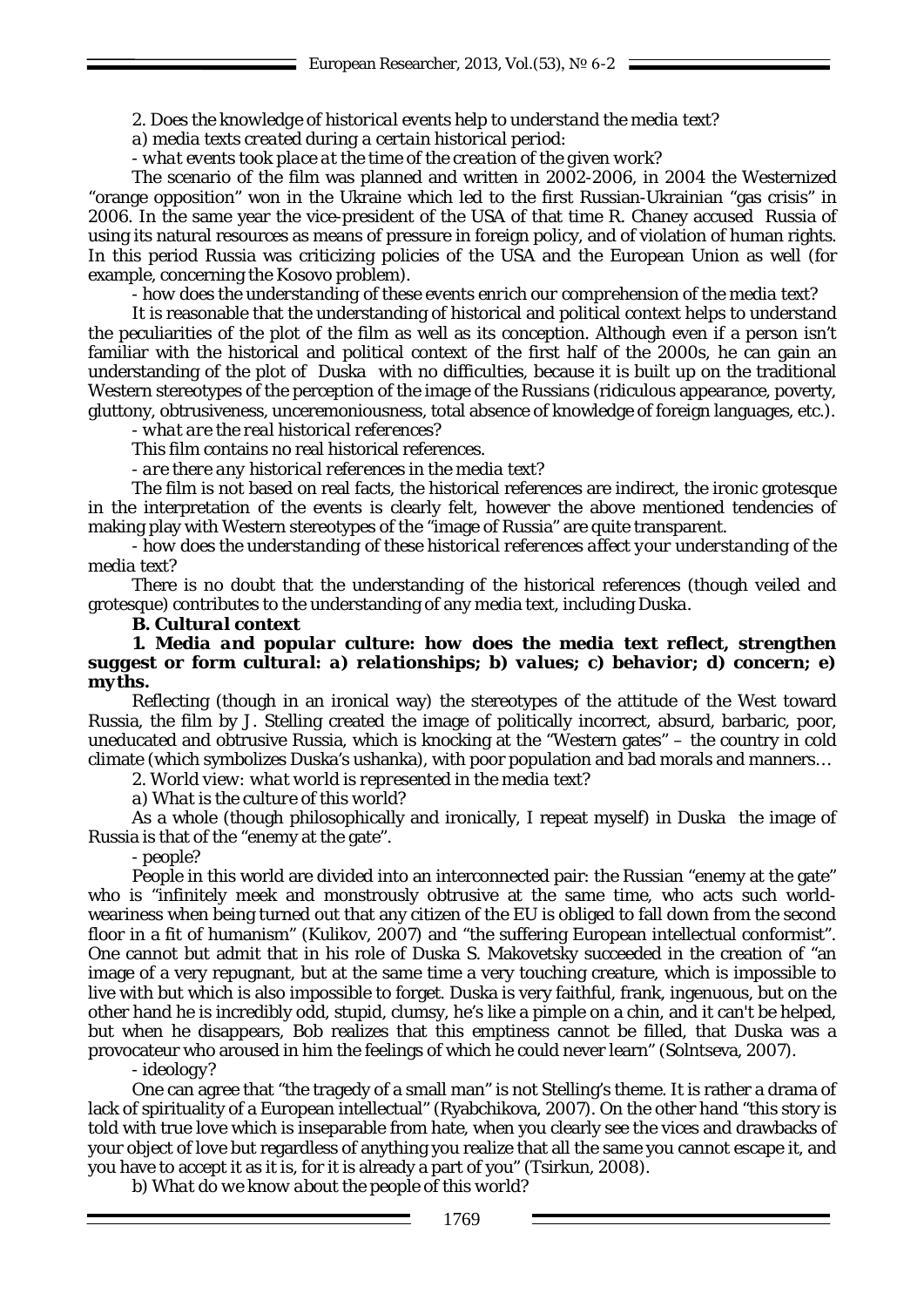*- are the characters represented in a stereotyped manner? What does this representation tell us about the cultural stereotype of the given group?*

On the whole the characters of *Duska* are represented in a stereotyped manner which is characteristic of the Western perception of the image of Russia, however it is colored by the performance of talented actors. For instance the work of Sergey Makovetsky "who fills the empty speculative image of Duska with cruelty, stupidity, as well as with touching nature; with slavish subordination and despotism" (Ryabchikova, 2007).

*c) What world view does this world represent, optimistic or pessimistic?*

The authors of "Duska" represent the image of Russia in rather a pessimistic way, though relative optimism is manifested perhaps in the fact that the speechless dialogue of the "barbarian" and the "European" is a sort of symbol of inevitability of their co-existence.

*- are the characters of this media text happy?*

Alas, there are no happy characters in this film, all of them are unhappy anyway…

*- do the characters of this media text have a chance to be happy?*

The authors make it clear that only individual moments of life can be happy (for example the European had such moments when a beautiful usherette came to his place, but even then they were interrupted by the tactless Duska)…

*d) Are the characters able to control their own destiny?*

Only to some extent, because a person (according to J. Stelling) is not in his power to control his fate…

*e) What is the hierarchy of values according to the given world view?*

*- what values can be found in this media text?*

According to the author's conception of the film one of the world's main values are the elusive emotional harmony and mutual understanding.

*- what values are personified in the characters?*

It's not easy to convey in worlds what "Bob is searching for and what Duska is giving to him, though of course one can shift the blame on the European longing for communality, catholicity and emotional openness, which their souls wish for but which their bodies cannot stand... However there's much more than this in the remarkable duet of Bervoets and Makovetsky, it is contained in the numerous details, in the small nuances, to which the contemporary cinema, especially Russian, became disaccustomed. This is the richness of meanings of the whole cinematographic texture, when every item has its role; this is also the ability to convey the state of one's soul, or emotion, which is changeable like ripples on the water, not only with gestures, but also with a subtle movement of facial muscles. On the whole all this is the result of the efforts of a serious artist, who has the courage to shoot the stories which he himself considers to be important" (Solntseva, 2007).

**Conclusions.** The analyze the Western films of the modern period about Russian world and Russian characters - in terms of their ideology, social and cultural context (examples - the films of S.Spielberg's and J.Stelling) give us the conclusions: the cold war stereotypes are very strong even in the modern times. The Russian image on the Western Screen is still "alien", "different", "hostile"…

#### **References:**

Bazalgette C. (1995). *Key Aspects of Media Education.* Moscow: Edition of Association for Film Education, 51 p.

Berdyaev N.A. (1990). Man's Destiny in the Contemporary World. *Noviy Mir.* 1990. № 1, pp.207-232.

Bogomolov Y.A. (1989). Cinema for Every Day... *Literaturnaya Gazeta.* 1989. № 24, p.11.

Corliss R. (1990). Dyna-Films Attack. *Video Ace Express.* 1990. № 1, p.8.

Dolmatovskaya G.E. (1976). Historical Fact and Its Ideological Interpretation in Modern Cinema // Baskakov V.E. (Ed.) *The Screen and Ideological Struggle*. Moscow: Iskusstvo, pp. 214- 228.

Eco U. (2005). *The Role of the Reader. Studies on the Semiotics of the Text. St.Petersburg*: Symposium, 502 p.

Eco, U. (1960). Narrative Structure in Fleming. In: Buono, E., Eco, U. (Eds.). *The Bond Affair.* London: Macdonald, p.52.

Freud S. (1983). Dissatisfaction with the Culture. *Cinema Art.* 1990. № 12, pp.18-31.